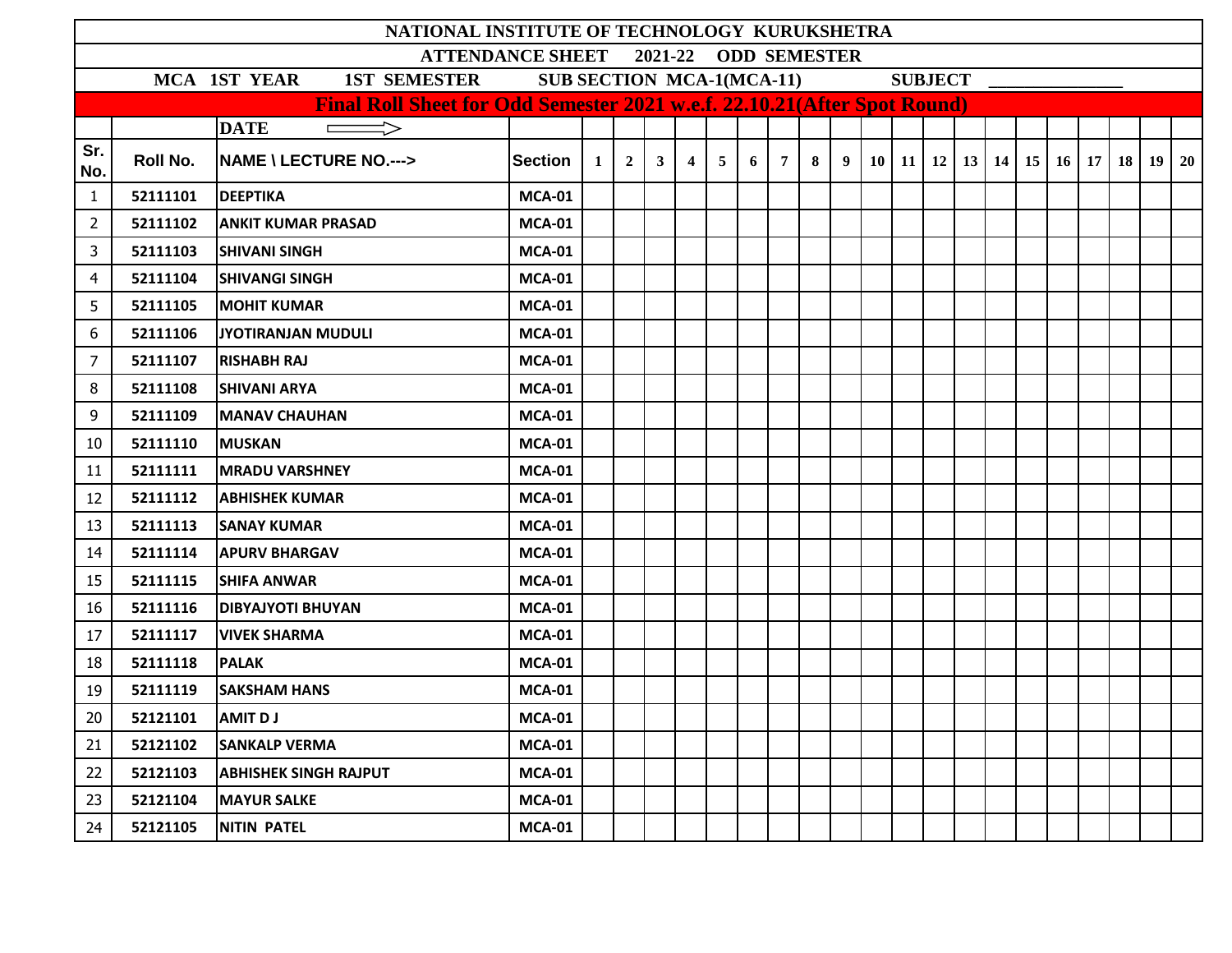|                                                                                                |          | NATIONAL INSTITUTE OF TECHNOLOGY KURUKSHETRA                             |                |          |                |                |                |                |   |                |   |   |  |  |                |                                                   |           |           |      |    |           |
|------------------------------------------------------------------------------------------------|----------|--------------------------------------------------------------------------|----------------|----------|----------------|----------------|----------------|----------------|---|----------------|---|---|--|--|----------------|---------------------------------------------------|-----------|-----------|------|----|-----------|
| 2021-22<br><b>ODD SEMESTER</b><br><b>ATTENDANCE SHEET</b><br><b>SUB SECTION MCA-2 (MCA-12)</b> |          |                                                                          |                |          |                |                |                |                |   |                |   |   |  |  |                |                                                   |           |           |      |    |           |
|                                                                                                |          | MCA 1ST YEAR<br><b>1ST SEMESTER</b>                                      |                |          |                |                |                |                |   |                |   |   |  |  | <b>SUBJECT</b> |                                                   |           |           |      |    |           |
|                                                                                                |          | Final Roll Sheet for Odd Semester 2021 w.e.f. 22.10.21(After Spot Round) |                |          |                |                |                |                |   |                |   |   |  |  |                |                                                   |           |           |      |    |           |
| Sr.                                                                                            |          | <b>DATE</b>                                                              |                |          |                |                |                |                |   |                |   |   |  |  |                |                                                   |           |           |      |    |           |
| No.                                                                                            | Roll No. | <b>NAME \ LECTURE NO.---&gt;</b>                                         | <b>Section</b> | $1\vert$ | $\overline{2}$ | 3 <sup>1</sup> | $\overline{4}$ | 5 <sup>5</sup> | 6 | $\overline{7}$ | 8 | 9 |  |  |                | $10 \mid 11 \mid 12 \mid 13 \mid 14 \mid 15 \mid$ | <b>16</b> | <b>17</b> | 18 l | 19 | <b>20</b> |
| $\mathbf{1}$                                                                                   | 52111201 | <b>DEBAJYOTI DAS</b>                                                     | <b>MCA-01</b>  |          |                |                |                |                |   |                |   |   |  |  |                |                                                   |           |           |      |    |           |
| $\overline{2}$                                                                                 | 52111202 | <b>JAVED AHMED</b>                                                       | <b>MCA-01</b>  |          |                |                |                |                |   |                |   |   |  |  |                |                                                   |           |           |      |    |           |
| 3                                                                                              | 52111203 | <b>MAJJI KIRAN</b>                                                       | <b>MCA-01</b>  |          |                |                |                |                |   |                |   |   |  |  |                |                                                   |           |           |      |    |           |
| 4                                                                                              | 52111204 | <b>DEEPAK SHARMA</b>                                                     | <b>MCA-01</b>  |          |                |                |                |                |   |                |   |   |  |  |                |                                                   |           |           |      |    |           |
| 5                                                                                              | 52111205 | <b>DIVYANSHU RAJPUT</b>                                                  | <b>MCA-01</b>  |          |                |                |                |                |   |                |   |   |  |  |                |                                                   |           |           |      |    |           |
| 6                                                                                              | 52111206 | <b>CHETAN NANDWAL</b>                                                    | <b>MCA-01</b>  |          |                |                |                |                |   |                |   |   |  |  |                |                                                   |           |           |      |    |           |
| 7                                                                                              | 52111207 | <b>NIRMAL SCARIA</b>                                                     | <b>MCA-01</b>  |          |                |                |                |                |   |                |   |   |  |  |                |                                                   |           |           |      |    |           |
| 8                                                                                              | 52111208 | <b>ABHISHEK JAISWAL</b>                                                  | <b>MCA-01</b>  |          |                |                |                |                |   |                |   |   |  |  |                |                                                   |           |           |      |    |           |
| 9                                                                                              | 52111209 | IADARSH KUMAR VIMAL                                                      | <b>MCA-01</b>  |          |                |                |                |                |   |                |   |   |  |  |                |                                                   |           |           |      |    |           |
| 10                                                                                             | 52111210 | <b>ANURAG YADAV</b>                                                      | <b>MCA-01</b>  |          |                |                |                |                |   |                |   |   |  |  |                |                                                   |           |           |      |    |           |
| 11                                                                                             | 52111211 | <b>CHAITALI SATIJA</b>                                                   | <b>MCA-01</b>  |          |                |                |                |                |   |                |   |   |  |  |                |                                                   |           |           |      |    |           |
| 12                                                                                             | 52111212 | <b>ROHIT DIXIT</b>                                                       | <b>MCA-01</b>  |          |                |                |                |                |   |                |   |   |  |  |                |                                                   |           |           |      |    |           |
| 13                                                                                             | 52111213 | <b>JHANSI MAHATO</b>                                                     | <b>MCA-01</b>  |          |                |                |                |                |   |                |   |   |  |  |                |                                                   |           |           |      |    |           |
| 14                                                                                             | 52111214 | <b>AMAN KUMAR SARRAF</b>                                                 | <b>MCA-01</b>  |          |                |                |                |                |   |                |   |   |  |  |                |                                                   |           |           |      |    |           |
| 15                                                                                             | 52121202 | <b>AJAY KUSUM</b>                                                        | <b>MCA-01</b>  |          |                |                |                |                |   |                |   |   |  |  |                |                                                   |           |           |      |    |           |
| 16                                                                                             | 52121203 | <b>ANURAG SINGH</b>                                                      | <b>MCA-01</b>  |          |                |                |                |                |   |                |   |   |  |  |                |                                                   |           |           |      |    |           |
| 17                                                                                             | 52121204 | <b>AMAN WAKADE</b>                                                       | <b>MCA-01</b>  |          |                |                |                |                |   |                |   |   |  |  |                |                                                   |           |           |      |    |           |
| 18                                                                                             | 52121205 | <b>PUSHKAR RAVI JOSHI</b>                                                | <b>MCA-01</b>  |          |                |                |                |                |   |                |   |   |  |  |                |                                                   |           |           |      |    |           |
| 19                                                                                             | 52121206 | <b>RAHUL SHAH</b>                                                        | <b>MCA-01</b>  |          |                |                |                |                |   |                |   |   |  |  |                |                                                   |           |           |      |    |           |
| $20\,$                                                                                         | 52121207 | <b>PALLAVI</b>                                                           | <b>MCA-01</b>  |          |                |                |                |                |   |                |   |   |  |  |                |                                                   |           |           |      |    |           |
| 21                                                                                             | 52121208 | <b>ANUSHKA ROY</b>                                                       | <b>MCA-01</b>  |          |                |                |                |                |   |                |   |   |  |  |                |                                                   |           |           |      |    |           |
| 22                                                                                             | 52121209 | <b>AKSHITA GROVER</b>                                                    | <b>MCA-01</b>  |          |                |                |                |                |   |                |   |   |  |  |                |                                                   |           |           |      |    |           |
| 23                                                                                             | 52121210 | <b>HIMALAY DAS</b>                                                       | <b>MCA-01</b>  |          |                |                |                |                |   |                |   |   |  |  |                |                                                   |           |           |      |    |           |
| 24                                                                                             | 52121211 | <b>HIMANI THAKUR</b>                                                     | <b>MCA-01</b>  |          |                |                |                |                |   |                |   |   |  |  |                |                                                   |           |           |      |    |           |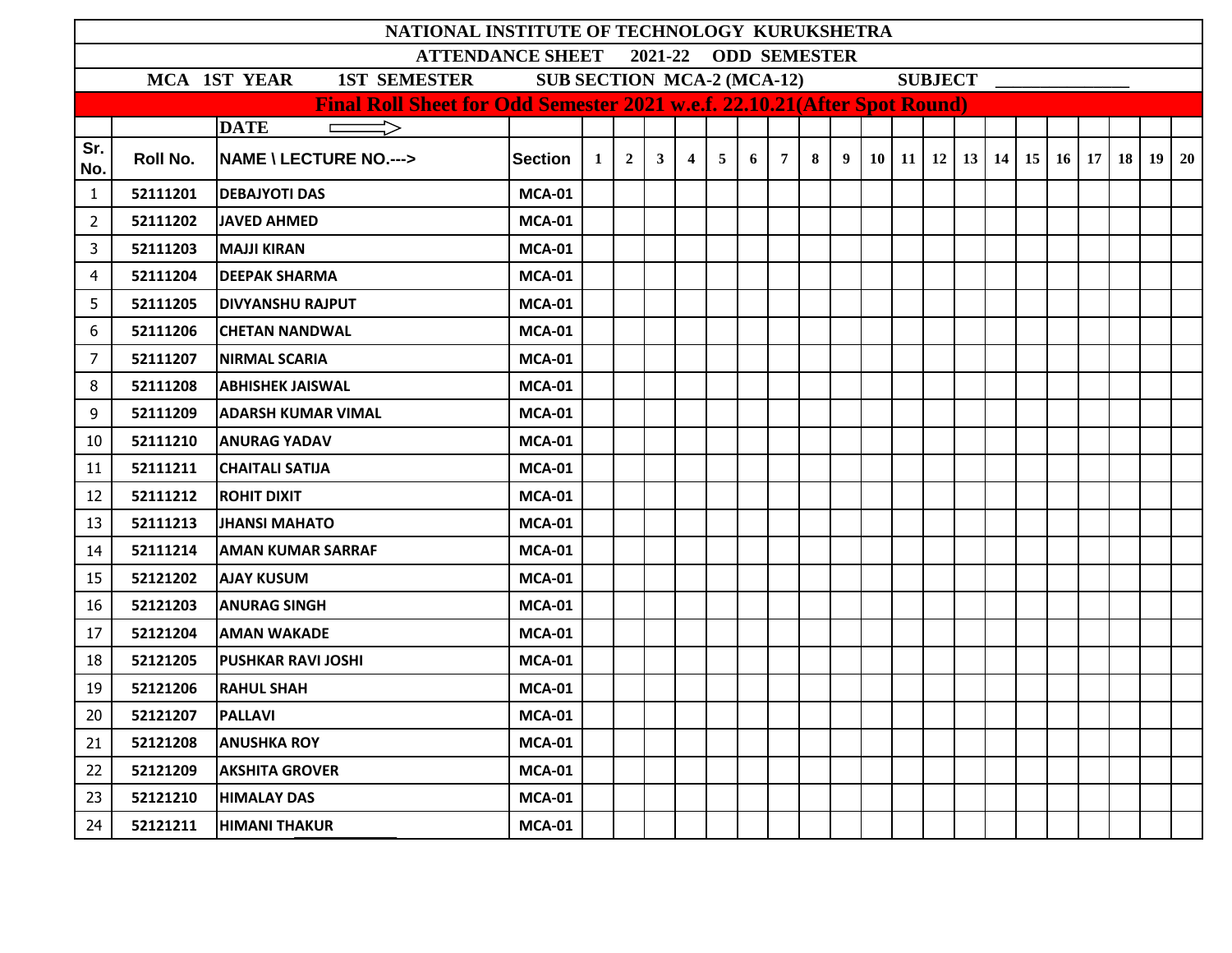|                                                                                                                                                                                       |          | NATIONAL INSTITUTE OF TECHNOLOGY KURUKSHETRA |               |   |                |              |                |                |   |                |   |  |  |  |  |  |  |                                                            |  |  |
|---------------------------------------------------------------------------------------------------------------------------------------------------------------------------------------|----------|----------------------------------------------|---------------|---|----------------|--------------|----------------|----------------|---|----------------|---|--|--|--|--|--|--|------------------------------------------------------------|--|--|
| <b>ODD SEMESTER</b><br><b>ATTENDANCE SHEET</b><br>2020-21                                                                                                                             |          |                                              |               |   |                |              |                |                |   |                |   |  |  |  |  |  |  |                                                            |  |  |
| <b>MCA 1ST YEAR</b><br><b>1ST SEMESTER</b><br><b>SUB SECTION MCA-3 (MCA-21)</b><br><b>SUBJECT</b><br><b>Final Roll Sheet for Odd Semester 2021 w.e.f. 22.10.21 (After Spot Round)</b> |          |                                              |               |   |                |              |                |                |   |                |   |  |  |  |  |  |  |                                                            |  |  |
|                                                                                                                                                                                       |          |                                              |               |   |                |              |                |                |   |                |   |  |  |  |  |  |  |                                                            |  |  |
|                                                                                                                                                                                       |          | $\implies$<br><b>DATE</b>                    |               |   |                |              |                |                |   |                |   |  |  |  |  |  |  |                                                            |  |  |
| Sr.<br>No.                                                                                                                                                                            | Roll No. | <b>NAME \ LECTURE NO.---&gt;</b>             | Section       | 1 | 2 <sup>1</sup> | $\mathbf{3}$ | $\overline{4}$ | 5 <sup>1</sup> | 6 | 7 <sup>1</sup> | 8 |  |  |  |  |  |  | $9   10   11   12   13   14   15   16   17   18   19   20$ |  |  |
| $\mathbf{1}$                                                                                                                                                                          | 52112101 | <b>UTTAM KUMAR</b>                           | <b>MCA-02</b> |   |                |              |                |                |   |                |   |  |  |  |  |  |  |                                                            |  |  |
| 2                                                                                                                                                                                     | 52112102 | <b>CHAMAN SINGH RAWAT</b>                    | <b>MCA-02</b> |   |                |              |                |                |   |                |   |  |  |  |  |  |  |                                                            |  |  |
| 3                                                                                                                                                                                     | 52112103 | <b>ABHISHEK KUMAR SINGH</b>                  | <b>MCA-02</b> |   |                |              |                |                |   |                |   |  |  |  |  |  |  |                                                            |  |  |
| 4                                                                                                                                                                                     | 52112104 | <b>ASHWANI KANSAL</b>                        | <b>MCA-02</b> |   |                |              |                |                |   |                |   |  |  |  |  |  |  |                                                            |  |  |
| 5                                                                                                                                                                                     | 52112105 | <b>JITENDRA KUMAR DUBEY</b>                  | <b>MCA-02</b> |   |                |              |                |                |   |                |   |  |  |  |  |  |  |                                                            |  |  |
| 6                                                                                                                                                                                     | 52112106 | <b>TUSHAR KUMAR WAMANKAR</b>                 | <b>MCA-02</b> |   |                |              |                |                |   |                |   |  |  |  |  |  |  |                                                            |  |  |
| $\overline{7}$                                                                                                                                                                        | 52112107 | <b>PRATIKSHIT BHARGAVA</b>                   | <b>MCA-02</b> |   |                |              |                |                |   |                |   |  |  |  |  |  |  |                                                            |  |  |
| 8                                                                                                                                                                                     | 52112108 | <b>AYAN PAN</b>                              | <b>MCA-02</b> |   |                |              |                |                |   |                |   |  |  |  |  |  |  |                                                            |  |  |
| 9                                                                                                                                                                                     | 52112109 | <b>AMAN KUMAR</b>                            | <b>MCA-02</b> |   |                |              |                |                |   |                |   |  |  |  |  |  |  |                                                            |  |  |
| 10                                                                                                                                                                                    | 52112110 | <b>AASHA DEVI</b>                            | <b>MCA-02</b> |   |                |              |                |                |   |                |   |  |  |  |  |  |  |                                                            |  |  |
| 11                                                                                                                                                                                    | 52112111 | <b>ANSHUMAN</b>                              | <b>MCA-02</b> |   |                |              |                |                |   |                |   |  |  |  |  |  |  |                                                            |  |  |
| 12                                                                                                                                                                                    | 52112112 | <b>AKANKSHA KUMARI</b>                       | <b>MCA-02</b> |   |                |              |                |                |   |                |   |  |  |  |  |  |  |                                                            |  |  |
| 13                                                                                                                                                                                    | 52112113 | <b>PRANAV RUSTAGI</b>                        | <b>MCA-02</b> |   |                |              |                |                |   |                |   |  |  |  |  |  |  |                                                            |  |  |
| 14                                                                                                                                                                                    | 52112114 | <b>ROHIT BANSAL</b>                          | <b>MCA-02</b> |   |                |              |                |                |   |                |   |  |  |  |  |  |  |                                                            |  |  |
| 15                                                                                                                                                                                    | 52122101 | <b>AMAN KUMAR PANDEY</b>                     | <b>MCA-02</b> |   |                |              |                |                |   |                |   |  |  |  |  |  |  |                                                            |  |  |
| 16                                                                                                                                                                                    | 52122102 | <b>NEHA PATIDAR</b>                          | <b>MCA-02</b> |   |                |              |                |                |   |                |   |  |  |  |  |  |  |                                                            |  |  |
| 17                                                                                                                                                                                    | 52122103 | <b>SIMONA GUPTA</b>                          | <b>MCA-02</b> |   |                |              |                |                |   |                |   |  |  |  |  |  |  |                                                            |  |  |
| 18                                                                                                                                                                                    | 52122104 | <b>AYUSHI PANDEY</b>                         | <b>MCA-02</b> |   |                |              |                |                |   |                |   |  |  |  |  |  |  |                                                            |  |  |
| 19                                                                                                                                                                                    | 52122105 | <b>ANKIT SINGH</b>                           | <b>MCA-02</b> |   |                |              |                |                |   |                |   |  |  |  |  |  |  |                                                            |  |  |
| 20                                                                                                                                                                                    | 52122106 | <b>NAVDEEP</b>                               | <b>MCA-02</b> |   |                |              |                |                |   |                |   |  |  |  |  |  |  |                                                            |  |  |
| 21                                                                                                                                                                                    | 52122107 | <b>RIYA GARG</b>                             | <b>MCA-02</b> |   |                |              |                |                |   |                |   |  |  |  |  |  |  |                                                            |  |  |
| 22                                                                                                                                                                                    | 52122108 | <b>ANSHUL KUMAR</b>                          | <b>MCA-02</b> |   |                |              |                |                |   |                |   |  |  |  |  |  |  |                                                            |  |  |
| 23                                                                                                                                                                                    | 52122109 | <b>ASHISH KUMAR</b>                          | <b>MCA-02</b> |   |                |              |                |                |   |                |   |  |  |  |  |  |  |                                                            |  |  |
| 24                                                                                                                                                                                    | 52122110 | <b>ANJALI BHATT</b>                          | <b>MCA-02</b> |   |                |              |                |                |   |                |   |  |  |  |  |  |  |                                                            |  |  |